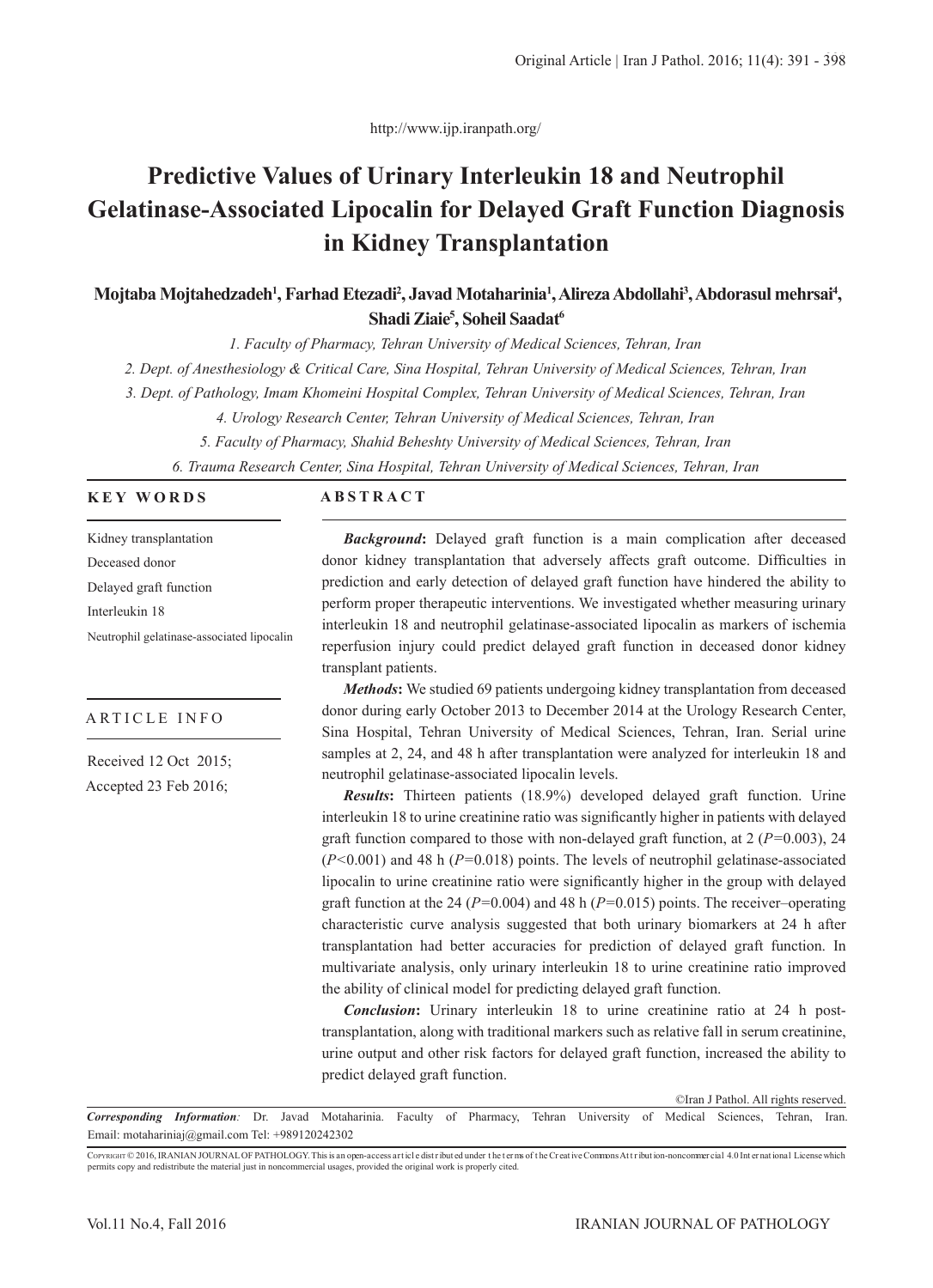## **Introduction**

Kidney transplantation is a cardinal method and the most cost-effective treatment modality for patients with end-stage renal disease (1). Ischemia and reperfusion during kidney transplantation result in acute graft injury, presents as slow graft function (SGF), delayed graft function (DGF), or primary graft non-function based on the severity of damage (2).

According to the United States Renal Data System (USRDS) in 2009, the incidence of DGF in deceased donor kidney transplants ranges from 20% for standard criteria donors to 31% for extended criteria donors (3). DGF and SGF decrease graft survival, and increase the risk of graft acute rejection (4).

Different definitions based on creatinine, urine volume, and the need for dialysis have been provided for DGF, the most common of which is the need for dialysis in the first week after transplantation. The dependence of DGF diagnosis on non-critical variables such as creatinine and medical decision-making on the need for dialysis has made DGF diagnosis a big challenge for kidney transplants to date.

Although various scoring systems have been designed to predict DGF according to the donor and recipient parameters (5), replacing sensitive and specific surrogate markers for DGF can contribute to the prediction of DGF and subsequent necessary actions in due time (6). Interleukin 18 (IL-18) and neutrophil gelatinase-associated lipocalin (NGAL) have a pathogenic and protective role in kidney ischemia reperfusion injury, respectively (7). Urinary IL-18 and NGAL measurements in the early days after kidney transplantation can predict DGF (7).

There is not enough information on which biomarker has a better predictive value, time of measurement, and cut-off value. In addition, previous studies have been conducted among different populations, in terms of the cause of brain

death and duration of cold ischemia. Therefore, we aimed to evaluate the role of urinary biomarkers in predicting DGF, among patients undergoing kidney transplantation from a deceased donor.

## **Materials and Methods**

This prospective cohort study was carried out on adult patients undergoing first time kidney transplantation, from deceased donors during early October 2013 to December 2014 at the Urology Research Center, Sina Hospital, Tehran, Iran with the aim of evaluating the role of urinary biomarkers in predicting DGF.

The study was approved by the Ethics Committee of Tehran University of Medical Sciences and the patients were enrolled after giving written informed consents. Patients with graft impairment caused by renal artery thrombosis or bleeding from the graft vascular anastomosis were excluded.

The primary endpoint was DGF. Delayed graft function was defined by need for dialysis within the first week after transplantation or when serum creatinine level decreased by less than 10% per day immediately after transplantation. To measure the levels of urinary biomarkers at 2, 24, and 48 h after transplantation, 5 ml of urine samples were collected directly from the patients' catheters. The urine samples were centrifuged at  $5000 \times g$  at room temperature and stored at -80 °C. The IL-18 and NGAL levels were measured in a blind approach to patients' information using the Human IL-18 ELISA Kit and Human NGAL ELISA Kit (Shanghai crystal day biotech, China). The inter-assay variability coefficient was less than 12% for the biomarkers. Urinary biomarkers were normalized to urinary creatinine concentration, in order to account for the differences in glomerular filtration rate and resultant urinary flow.

The immunosuppressive regimen involved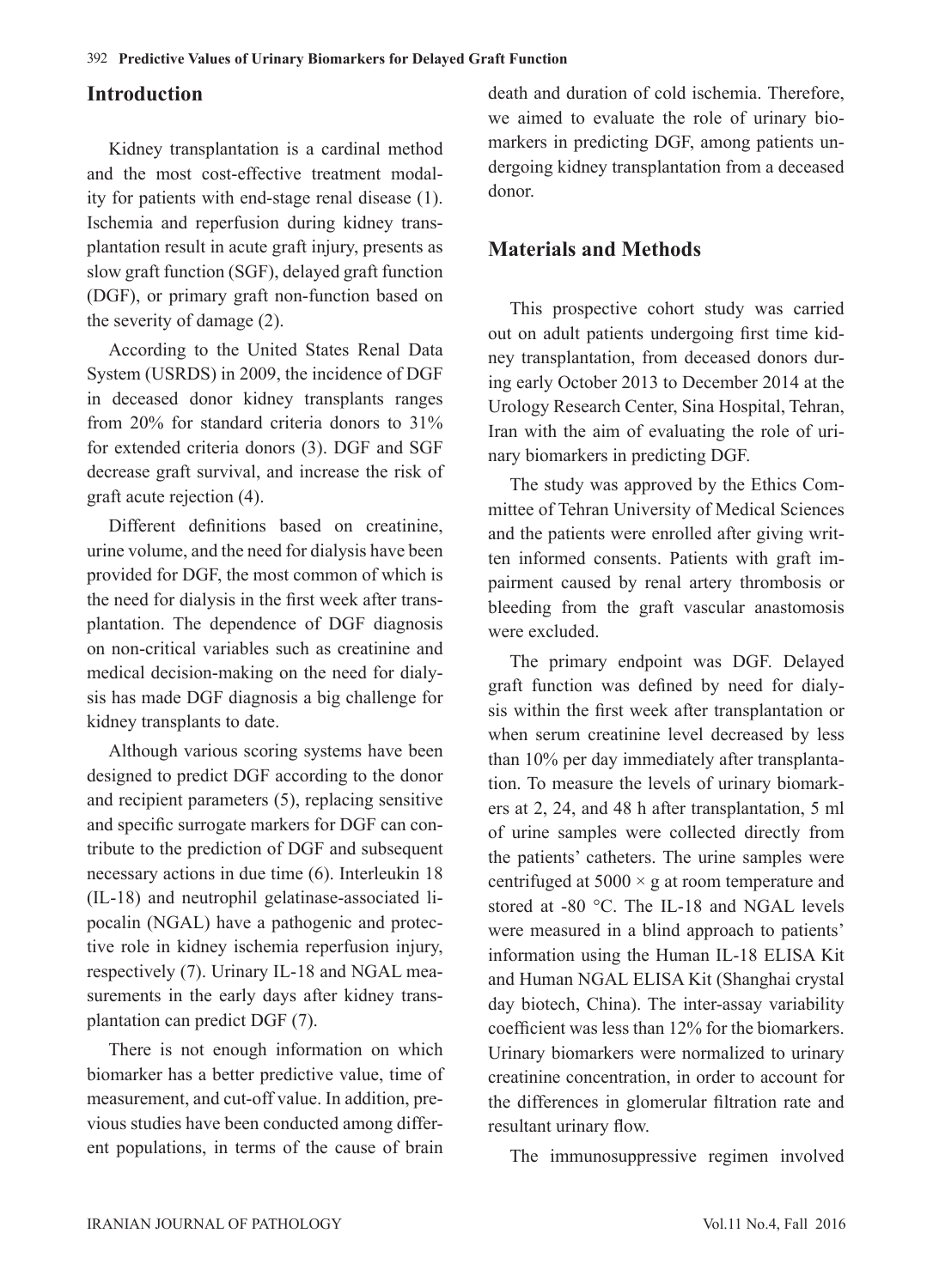induction with daily anti-thymocyte globulin (ATG), at a dose of 1 mg/kg for 5 d, followed by triple-drug immunosuppressive therapy. All patients received methylprednisolone 500 mg intraoperatively, 250 and 100 mg on the second and third day post-transplant, then converted to prednisone and tapered to 5 mg daily after several months. Mycophenolate mofetil was administered at a dose of 1g twice daily, starting the day of transplantation. Oral administration of cyclosporine started after transplantation at a dose of 6 mg/kg/day, divided twice daily.

The clinical data were collected from the patients' records and the National Kidney Transplantation Registry database. Recipient variables included age, sex, body mass index, cause of end-stage renal disease, time on dialysis pretransplantation, hemodialysis time before transplantation procedure, daily serum creatinine until discharge and daily urine output within the first week after transplantation. Donor variables included age, sex, cause of brain death, serum creatinine and duration of cold ischemia.

Patient demographic information and baseline characteristics were summarized using descriptive statistics. The recipient, donor, and transplant parameters were compared using unpaired twosample t tests or cross-tables and Fisher's exact test. If the statistical assumptions for parametric analysis of interval variables were not met, Mann–Whitney's two-independent samples test was used. The biomarker levels between patients with DGF, and non-DGF were compared using unpaired two-sample t tests. The receiver–operating characteristic (ROC) curve analysis was performed to compare the accuracy of IL-18, and NGAL at each time point, for the prediction of DGF. The associations between biomarkers and DGF were evaluated in a multivariate logistic analysis while adjusting the variables selected by univariate analysis and risk factor for DGF. Multivariate stepwise multiple logistic regression and integrated discrimination improvement (IDI) analyses were performed to assess added

values of urinary biomarkers for predicting DGF. A value of *P<*0.05 was considered statistically significant. Analyses were conducted using the SPSS version 19 (Chicago, IL, USA). IDI has been calculated using the package PredictABEL in R (R version 3.2.0. R Foundation for Statistical Computing, Vienna, Austria).

## **Results**

Seventy-five (75) patients were enrolled in this study. Of these, six patients were excluded due to surgical site/anatomical complications. The characteristics of donors and recipients, as well as findings in patients DGF and non-DGF are given in Table 1. The donors and recipients' characteristics were not significantly different between the 2 groups of patients. However, the duration of cold ischemia was longer in the patients with DGF. All the study patients received kidneys from standard criteria donors, all were hemodialyzed, except for 2 patients. The DGF rate in the patients was  $18.9\%$  (n = 13). Dialysis was started at a mean 12 h (range,  $8 - 38$  h) after transplantation and the main cause of dialysis in patients with DGF was azotemia.

In this study, urine was selected as a source for determining graft function biomarkers, although it was not possible to determine the levels of urinary biomarkers before transplantation, since the majority of the patients were anuric or oliguric. Two patients with DGF had post transplantation anuria so were excluded from multivariate analysis because of the absence of urinary sample.

The mean urine IL-18 to urine creatinine ratios (IL-18/Cr) were significantly higher in patients with DGF compared to those with non-DGF, at 2 (*P=*0.003), 24 (*P <*0.001) and 48 h (*P=*0.018) after transplantation. The levels of NGAL to urine creatinine ratio (NGAL/Cr) were significantly higher in the group with DGF at the 24 (*P=*0.004) and 48 h (*P=*0.015) points (Table 1). From the analysis of covariance, cold isch-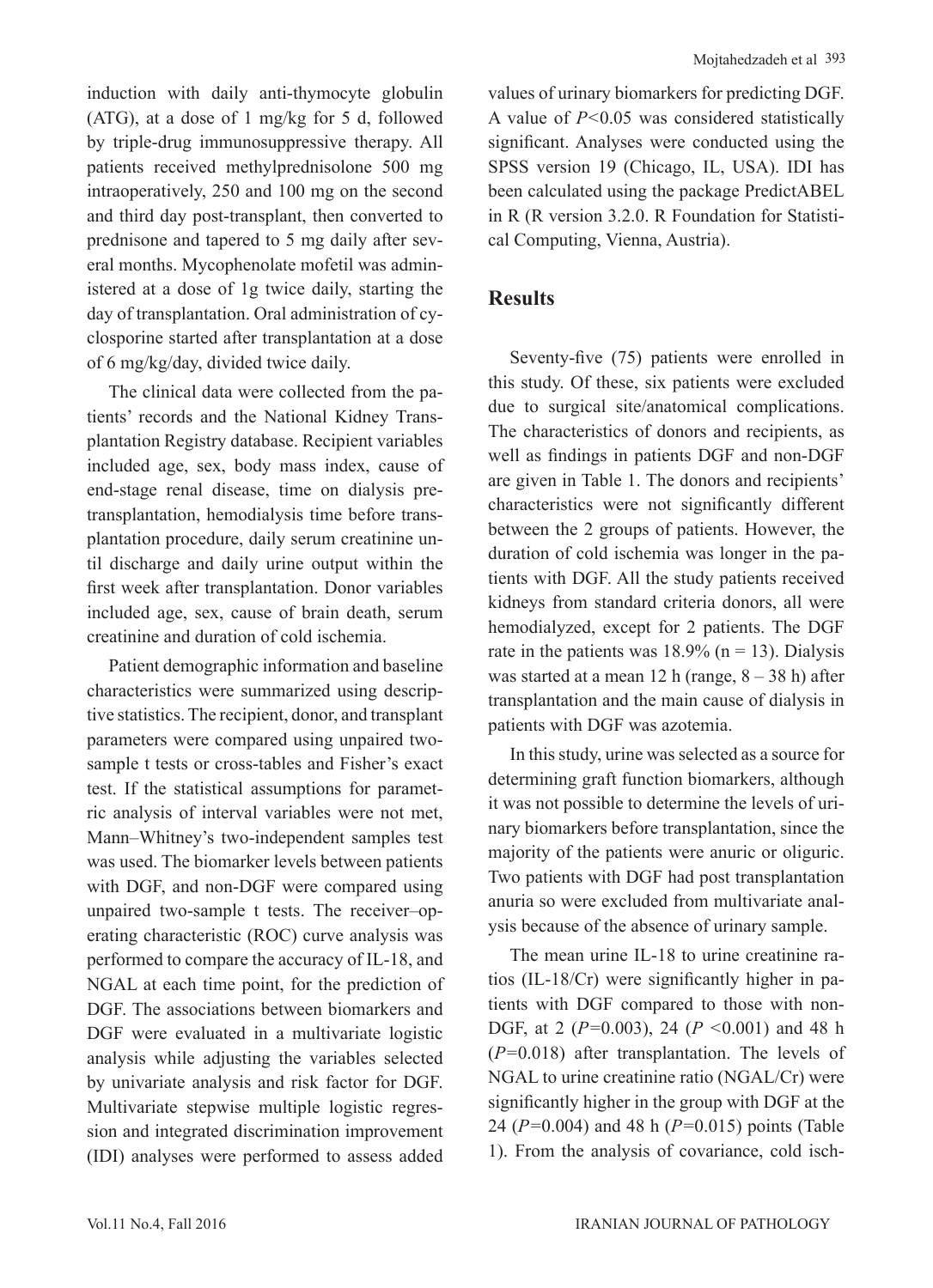### 394 **Predictive Values of Urinary Biomarkers for Delayed Graft Function**

#### **Table 1**

Clinical characteristics of patients with different graft function

| Age (yr)<br>Sex (% male)<br>BMI $(kg/m2)$<br>Cause of end-stage renal disease | $42(12)^a$<br>$82.2^{\circ}$<br>24.2(4.5)<br>27<br>32<br>10<br>5.5 | 43(13)<br>69.2<br>25.7(4.0)<br>25.5<br>29<br>15.5 | 0.76<br>0.34<br>0.27 |  |  |  |
|-------------------------------------------------------------------------------|--------------------------------------------------------------------|---------------------------------------------------|----------------------|--|--|--|
|                                                                               |                                                                    |                                                   |                      |  |  |  |
|                                                                               |                                                                    |                                                   |                      |  |  |  |
|                                                                               |                                                                    |                                                   |                      |  |  |  |
|                                                                               |                                                                    |                                                   |                      |  |  |  |
| Diabetes                                                                      |                                                                    |                                                   |                      |  |  |  |
| Hypertension                                                                  |                                                                    |                                                   |                      |  |  |  |
| Obstructive uropathy                                                          |                                                                    |                                                   |                      |  |  |  |
| Infection                                                                     |                                                                    | 10.5                                              | 0.33                 |  |  |  |
| Polycystic kidney                                                             | 5.5                                                                | $\,$ 8 $\,$                                       |                      |  |  |  |
| Glomerulonephritis                                                            | 7                                                                  | 2.5                                               |                      |  |  |  |
| Others                                                                        | 13                                                                 | 5                                                 |                      |  |  |  |
| Time on pre-transplant dialysis (month)b                                      | 16(60)                                                             | 18 (87)                                           | 0.72                 |  |  |  |
| Last dialysis session before transplant (day)b                                | 1(2)                                                               | 1(2)                                              | 0.79                 |  |  |  |
| Serum creatinine before transplant (mg/dl)                                    | 6.54(1.90)                                                         | 7.2(1.82)                                         | 0.25                 |  |  |  |
| <b>Donor characteristics</b>                                                  |                                                                    |                                                   |                      |  |  |  |
| Age $(yr)$                                                                    | 31(12)                                                             | 35(14)                                            | 0.29                 |  |  |  |
| Sex (% male)                                                                  | 70                                                                 | 56                                                | 0.32                 |  |  |  |
| Serum creatinine (mg/dl)                                                      | 1.25(0.35)                                                         | 1.30(0.52)                                        | 0.57                 |  |  |  |
| Cause of brain death                                                          |                                                                    |                                                   |                      |  |  |  |
| <b>CVA</b>                                                                    | 19                                                                 | 15.4                                              |                      |  |  |  |
| Head trauma                                                                   | 62.3                                                               | 61.5                                              |                      |  |  |  |
| Post CPR                                                                      | 7.9                                                                | $\mathbf{0}$                                      | 0.1                  |  |  |  |
| Drug Intoxication                                                             | 5.7                                                                | 7.7                                               |                      |  |  |  |
| Brain tumor                                                                   | 5.1                                                                | 15.4                                              |                      |  |  |  |
| Cold ischemic time (h)                                                        | 3.97(0.88)<br>4.64(1.43)                                           |                                                   | 0.035                |  |  |  |
| Warm ischemic time (min)                                                      | 45(7)                                                              | 43 $(9)$                                          | 0.5                  |  |  |  |
| <b>Study findings</b>                                                         |                                                                    |                                                   |                      |  |  |  |
| Urinary NGAL (ng/mg Cr)                                                       |                                                                    |                                                   |                      |  |  |  |
| 2h post-transplant                                                            | 8593 (4927)                                                        | 8883 (4578)                                       | 0.065                |  |  |  |
| 24h post-transplant                                                           | 8666 (5432)                                                        | 14247 (6137)                                      | 0.004                |  |  |  |
| 48h post-transplant                                                           | 10359 (5941)                                                       | 11923 (6483)                                      | 0.015                |  |  |  |
| Urinary IL-18 (pg/mg Cr)                                                      |                                                                    |                                                   |                      |  |  |  |
| 2h post-transplant                                                            | 1737 (1258)                                                        | 3847 (2349)                                       | 0.003                |  |  |  |
| 24h post-transplant                                                           | 1942 (1113)                                                        | 3168 (2077)                                       | ${}< 0.001$          |  |  |  |
| 48h post-transplant                                                           | 2132 (1171)                                                        | 2725 (1883)                                       | 0.018                |  |  |  |
| Relative fall in serum creatinine at 24 h post-transplant                     | 0.29(0.13)                                                         | 0.16(0.09)                                        | 0.002                |  |  |  |
| First 24 h post-transplant UOP (ml)                                           | 7943 (2819)                                                        | 2775 (553)                                        | < 0.001              |  |  |  |

<sup>a</sup> Data presented as mean (SD) or percentage. <sup>b</sup> Data presented as median (range)

DGF, delayed graft function; BMI, body mass index; CVA, cerebrovascular accident; CPR, cardiopulmonary resuscitation; NGAL, neutrophil gelatinase-associate lipocalin; IL-18, interleukin 18; Cr, creatinine; UOP, urine output.

emia time, and other risk factors for DGF including donor age, donor serum creatinine, recipient age, recipient body mass index, time on dialysis pre-transplantation did not affect the urinary

## NGAL/Cr and IL-18/Cr.

ROC curve analyses were performed to determine which biomarker and time point was a better predictor of DGF. Table 2 shows the area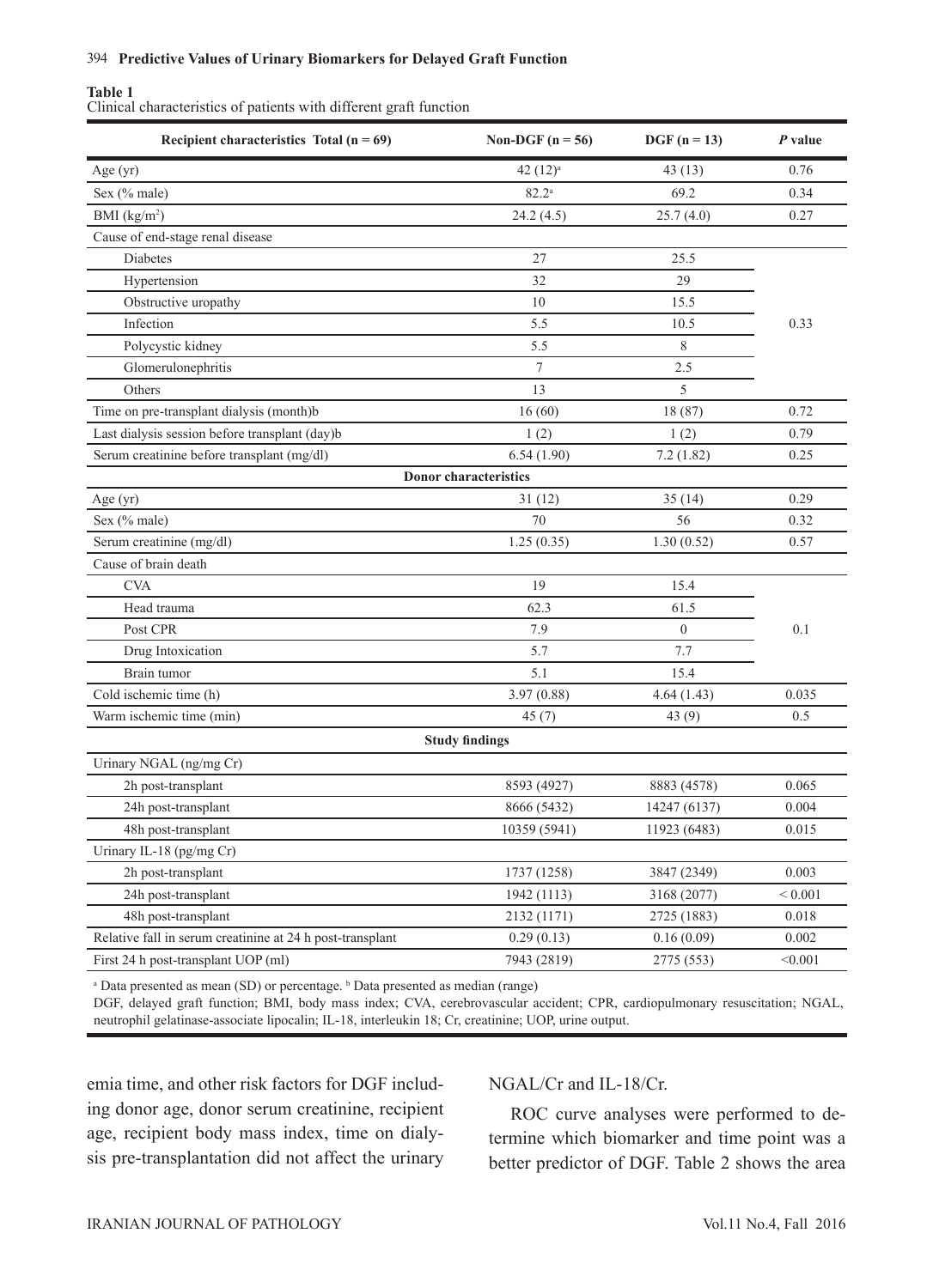#### **Table 2** Area under the receiver-operating curves for DGF prediction.

|                                                           | <b>AUC</b> | $CI$ 95%        | $p$ value    |  |  |  |
|-----------------------------------------------------------|------------|-----------------|--------------|--|--|--|
| <b>Urinary NGAL</b>                                       |            |                 |              |  |  |  |
| 2h post-transplant                                        | 0.674      | $0.489 - 0.848$ | 0.060        |  |  |  |
| 24h post-transplant                                       | 0.790      | $0.633 - 0.930$ | 0.002        |  |  |  |
| 48h post-transplant                                       | 0.814      | $0.649 - 0.973$ | 0.001        |  |  |  |
| <b>Urinary IL-18</b>                                      |            |                 |              |  |  |  |
| 2h post-transplant                                        | 0.800      | $0.634 - 0.938$ | 0.001        |  |  |  |
| 24h post-transplant                                       | 0.841      | $0.708 - 0.973$ | ${}_{0.001}$ |  |  |  |
| 48h post-transplant                                       | 0.729      | $0.548 - 0.887$ | 0.015        |  |  |  |
| Relative fall in serum creatinine at 24 h post-transplant | 0.821      | $0.712 - 0.930$ | ${}_{0.001}$ |  |  |  |
| First 24 h post-transplant UOP                            | 0.782      | $0.629 - 0.934$ | 0.002        |  |  |  |

AUC, area under the curve; CI, confidence interval; NGAL, neutrophil gelatinase-associate lipocalin; IL-18, interleukin 18; UOP, urine output.

### **Table 3**

Multivariate logistic regression analysis of risk factors and urinary biomarkers for DGF.

| <b>Variable</b>                                                                                                                                                             | Odds ratio (95% CI)      | P value |  |  |
|-----------------------------------------------------------------------------------------------------------------------------------------------------------------------------|--------------------------|---------|--|--|
| Recipient age                                                                                                                                                               | $1.004(0.921 - 1.094)$   | 0.935   |  |  |
| Recipient BMI                                                                                                                                                               | $0.939(0.732 - 1.205)$   | 0.62    |  |  |
| Donor age                                                                                                                                                                   | $0.989(0.907 - 1.078)$   | 0.8     |  |  |
| Donor serum creatinine                                                                                                                                                      | $1.375(0.53 - 35.358)$   | 0.85    |  |  |
| Cold ischemia time                                                                                                                                                          | $1.820(0.781 - 4.240)$   | 0.168   |  |  |
| First 24 h post-transplant UOP                                                                                                                                              | $1.000(1.000 - 1.000)$   | 0.68    |  |  |
| Relative fall in serum creatinine at 24 h post-transplant                                                                                                                   | $0.005(0.000 - 217.916)$ | 0.327   |  |  |
| IL-18 at 24 h post-transplant                                                                                                                                               | $1.068(1.008 - 1.131)$   | 0.025   |  |  |
| NGAL at 24 h post-transplant                                                                                                                                                | $1.013(0.998 - 1.028)$   | 0.087   |  |  |
| DGF, delayed graft function; CI, confidence interval; BMI, body mass index; UOP, urine output, IL-18, interleukin 18; NGAL, neutrophil<br>gelatinase -associated lipocalin. |                          |         |  |  |

### **Table 4**

Receiver operating characteristic curve and integrated discrimination improvement analysis of the addition of each or the combination of 24 h post-transplant urinary NGAL and IL-18 to the clinical model for DGF

| <b>DGF</b> prediction models | <b>AUC</b> (95% CI)    | IDI    | <i>P</i> value |
|------------------------------|------------------------|--------|----------------|
| Clinical model               | $0.802(0.667-0.937)$   |        |                |
| $+ NGAL$                     | $0.833(0.721-0.946)$   | 0.0356 | 0.023          |
| $+$ II $-18$                 | $0.871(0.750 - 1.000)$ | 0.0757 | 0.003          |
| $+$ IL-18 + NGAL             | $0.905(0.815 - 1.000)$ | 0.0796 | < 0.001        |

The clinical model included relative fall in serum creatinine, urine output, and recipient age, body mass index, cold ischemia time, donor age, donor serum creatinine. IL-18, interleukin 18; NGAL, neutrophil gelatinase – associated lipocalin; DGF, delayed graft function; AUC, area under the curve; CI, confidence interval; IDI, integrated discrimination improvement.

under the curve (AUC) of each biomarker. From the different times of measurement for urinary IL-18/Cr and NGAL/Cr, the greatest AUC was related to 24 after transplantation. The cut-off point of 2500 pg/mg Cr for IL-18 had a sensitivity of 89%, specificity of 81%, and diagnostic odds ratio (DOR) of 9.9 (98% CI 2.0 – 49.2). A cut-off point of 8700 ng/mg Cr for the 24 h posttransplant NGAL, produced an 83% sensitivity and specificity of 78%. The DOR for this cut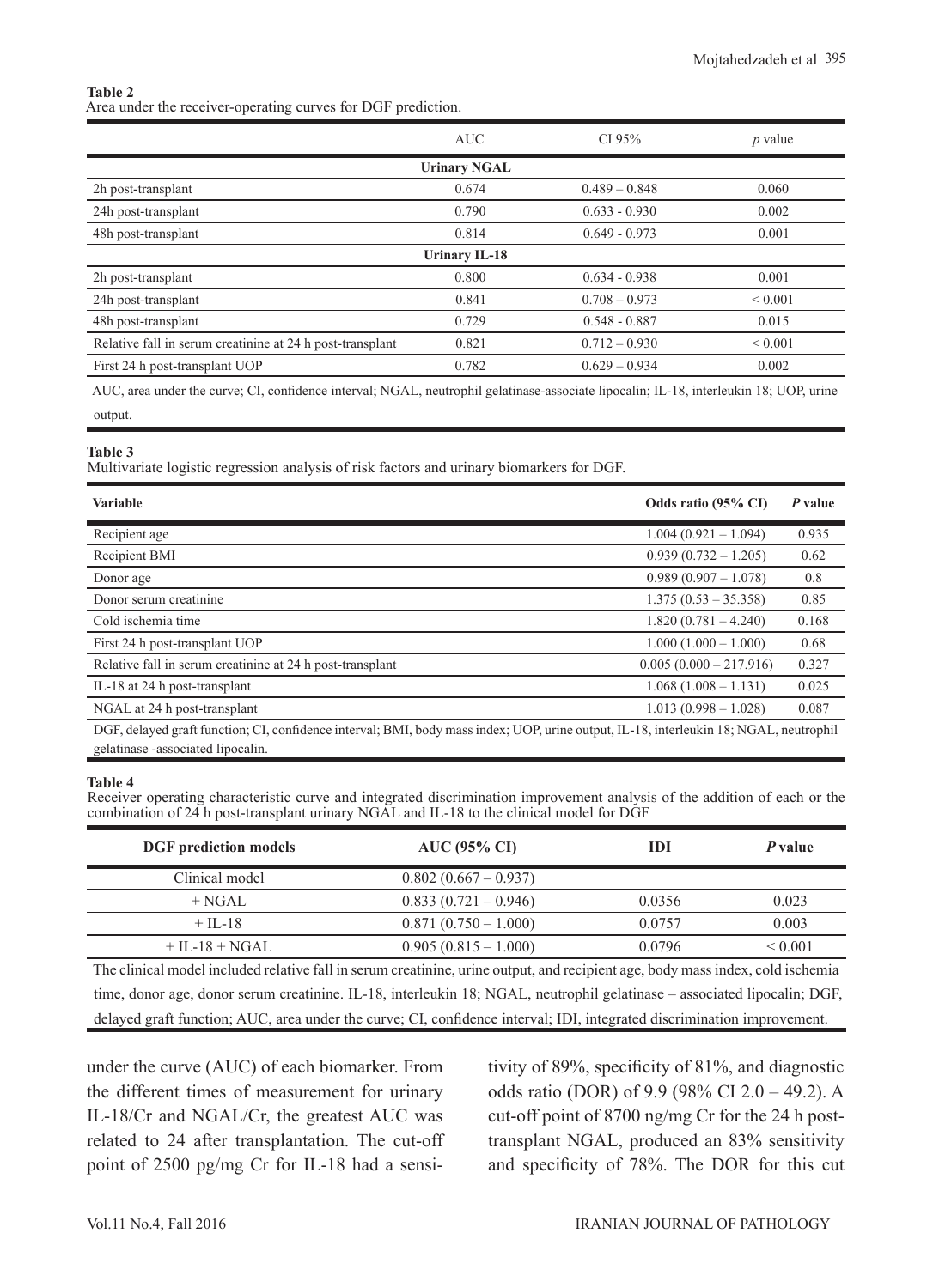off point was 5.9 (95% CI 1.2 – 29.1). For comparison, ROC analyses was also performed for the relative fall in serum creatinine at 24 h posttransplant and urine output (UOP) in the first 24 h post-transplant. These variables had AUC comparable to the 24 h post-transplant NGAL/ Cr and IL-18/Cr (Table 2). In order to determine urinary NGAL/Cr and IL-18/Cr as independent predictors of DGF, multivariable analyses were performed with the risk factors of DGF. Only, urinary IL-18/Cr was significant independent predictor of DGF (Table 3).

Logistic regression models and integrated discrimination improvement (IDI) analysis were used to assess the added value of 24 h post-transplant urinary IL-18/Cr and NGAL/Cr to clinical variables in prediction of DGF. First, variables including the first 24 h UOP, the relative fall in serum creatinine at 24 h post-transplant, and standard risk factors for DGF (recipient age, body mass index, cold ischemia time, donor age, donor serum creatinine) entered as a clinical model (Table 4). Next, IL-18/Cr and NGAL/Cr were added in a stepwise manner to the clinical model. Addition of IL-18/Cr improved the prediction of DGF, as seen by the improvement in AUC with an absolute  $IDI = 0.075$ . However, when NGAL/ Cr was added to the clinical or combined models (Clinical model  $+$  IL-18), accuracy of the prediction models improved a little (Table 4).

## **Discussion**

Delayed graft function is associated with worse long-term graft outcome (4). Timely detection or prediction of DGF occurrence reduces DGF adverse impacts on the graft through opportune therapeutic interventions (4). A variety of clinical parameters have been proposed for the prediction of DGF based on the preoperative risks, but unfortunately no objective and reliable markers exist for early detection of DGF. Recently, urinary IL-18 and NGAL have been proposed as early biomarkers for DGF (7).

In this research, the incidence of DGF was 18.9%, but according to USRDS in 2009, the rate in patients undergoing transplants from deceased donors has been between 20 and 31% (3). The duration of cold ischemia is one of the most important risk factors for DGF, representing a 10% increase in DGF, for every 6-hour increment (8). In this study, cold ischemia time was between 3 and 6 h and it seems the shorter duration of cold ischemia is one of the reasons for the low rate of DGF. Additionally, low age and the leading cause of brain death in our kidney donors (driving accidents), are involved in reducing the DGF rate (9). It is known that with the aging of donors, DGF rate increases in such a way that its rate has been reported to be 15% and 40% for donors aged between 20 and 65 yr, respectively (8). According to United Network for Organ Sharing, the DGF rates of donors who died by driving accident and cerebrovascular events are 18 and 30%, respectively (8). Given the differences in the durations of cold ischemia and kidney donors between the study's sample community and other populations, Our study was performed to determine if the urinary biomarkers are capable of predicting DGF in this study's patient population.

Based on ROC analysis, urinary IL-18/Cr and NGAL/Cr were better at discriminating DGF from non-DGF at 24 h. When AUCs of urinary NGAL/Cr and IL-18/Cr for 24 h in our study were compared with the results of the previous studies (10-13), urinary NGAL/Cr and IL-18/Cr of 24 h showed comparable accuracies for predicting DGF. However, Parikh et al. reported a better AUC for NGAL/Cr and IL-18/Cr in prediction of DGF, but the patient population was consisted of both living and deceased donor kidney transplantation (14). In our study, a relative fall in serum creatinine had comparable AUC to IL-18/Cr, but had higher AUC compared to NGAL/ Cr. In addition, UOP had modest diagnostic performance. Multivariate analysis revealed IL-18/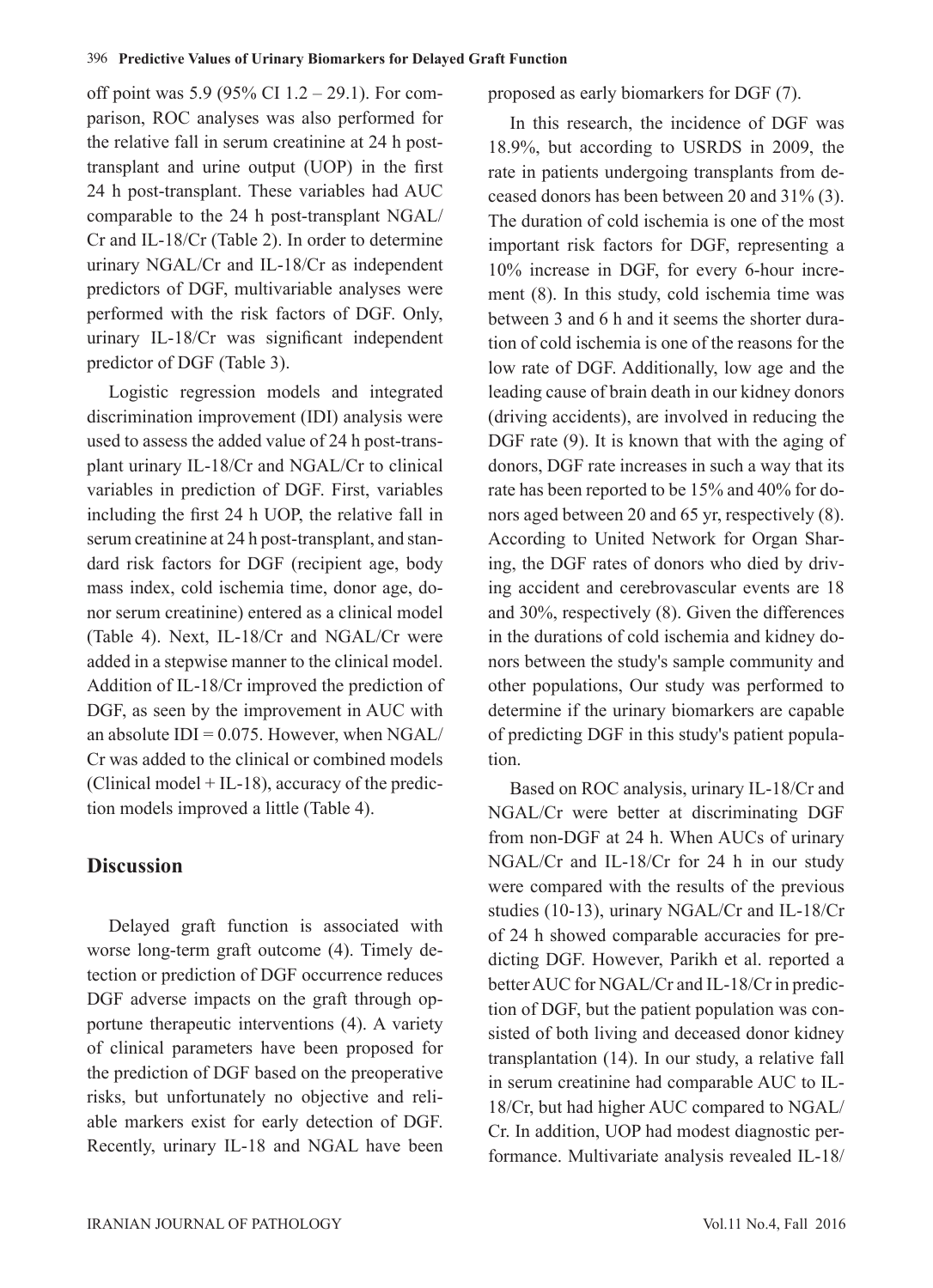Cr, as independent predictors of DGF but did not support the use of relative fall in serum creatinine and UOP. This consistent with previous studies that the absolute and relative fall in serum creatinine on the first postoperative day, did not predict DGF (12, 13).

Adding IL-18/Cr, significantly improved the prediction of the clinical model for the diagnosis of DGF, but NGAL/Cr did not improve the prediction ability of the model. This is in contrast to previous studies where the 24 h urinary NGAL/ Cr, increased the ability of clinical variables to predict DGF (10, 12-15). Perhaps, in this study, the short duration of cold ischemia is one of the reasons for the lack of superior prediction ability of urinary NGAL/Cr. Previous findings in cases of acute kidney injury (AKI) due to other causes show that urinary NGAL alone is an imperfect tool in the early prediction of AKI (16). The AUC measured in previous studies (0.693- 0.800), and urinary NGAL, have no advantage compared to the traditional marker (16). The relative performance of urinary NGAL and IL-18 for prediction of DGF is time-dependent (17). They measured urinary IL-18 and NGAL at 4 and 12 h after transplantation, in deceased donor kidney transplant patients with mean cold ischemia time of 10 h. Although the AUC for urinary IL-18/Cr and NGAL/Cr at 4 h after transplantation were 0.7 and 0.77, respectively, the IDI analysis showed that IL-18 increased ability to predict DGF, but NGAL lacks this ability (17).

The small sample size is the main limitation of this study. The DGF was determined in the first week after transplantation based on the need for dialysis. However, the clinical judgment of practitioners on the need for dialysis may overestimate the rate of DGF and result in a possible bias.

**Conclusion**

tation, along with traditional markers such as relative fall in serum creatinine, UOP and other risk factors involved in DGF, increased the ability to predict DGF. Measuring urinary NGAL/Cr at 24 h post-transplantation did not help in the diagnosis of DGF. In this study, the concurrent measurement of urinary IL-18/Cr and NGAL/Cr than IL-18/Cr alone, did not lead to an increase in the predictive power of DGF.

## **Acknowledgment**

 This research has been supported by Tehran University of Medical Sciences & health Services (grant NO: 23360). The authors would like to express their special thanks of gratitude to Dr. Ziba Aghsaifard for his comments on this manuscript, although any errors are their own and should not tarnish the reputations of this respected person.

## **Conflict of Interest**

The authors declare that there is no conflict of interests.

## **References**

1. Ojo AO, Wolfe RA, Held PJ, Port FK, Schmouder RL. Delayed graft function: risk factors and implications for renal allograft survival. Transplantation 1997;63(7):968- 74.

2. Menke J, Sollinger D, Schamberger B, Heemann U, Lutz J. The effect of ischemia/reperfusion on the kidney graft. Curr Opin Organ Transplant 2014;19(4):395-400.

3. U.S. Renal Data System, USRDS 2009 Annual Data Report: Atlas of Chronic Kidney Disease and End-Stage Renal Disease in the United States, National Institutes of Health, National Institute of Diabetes and Digestive and Kidney Diseases, Bethesda, MD, 2009.

A measure of IL-18/Cr at 24 h post-transplan-